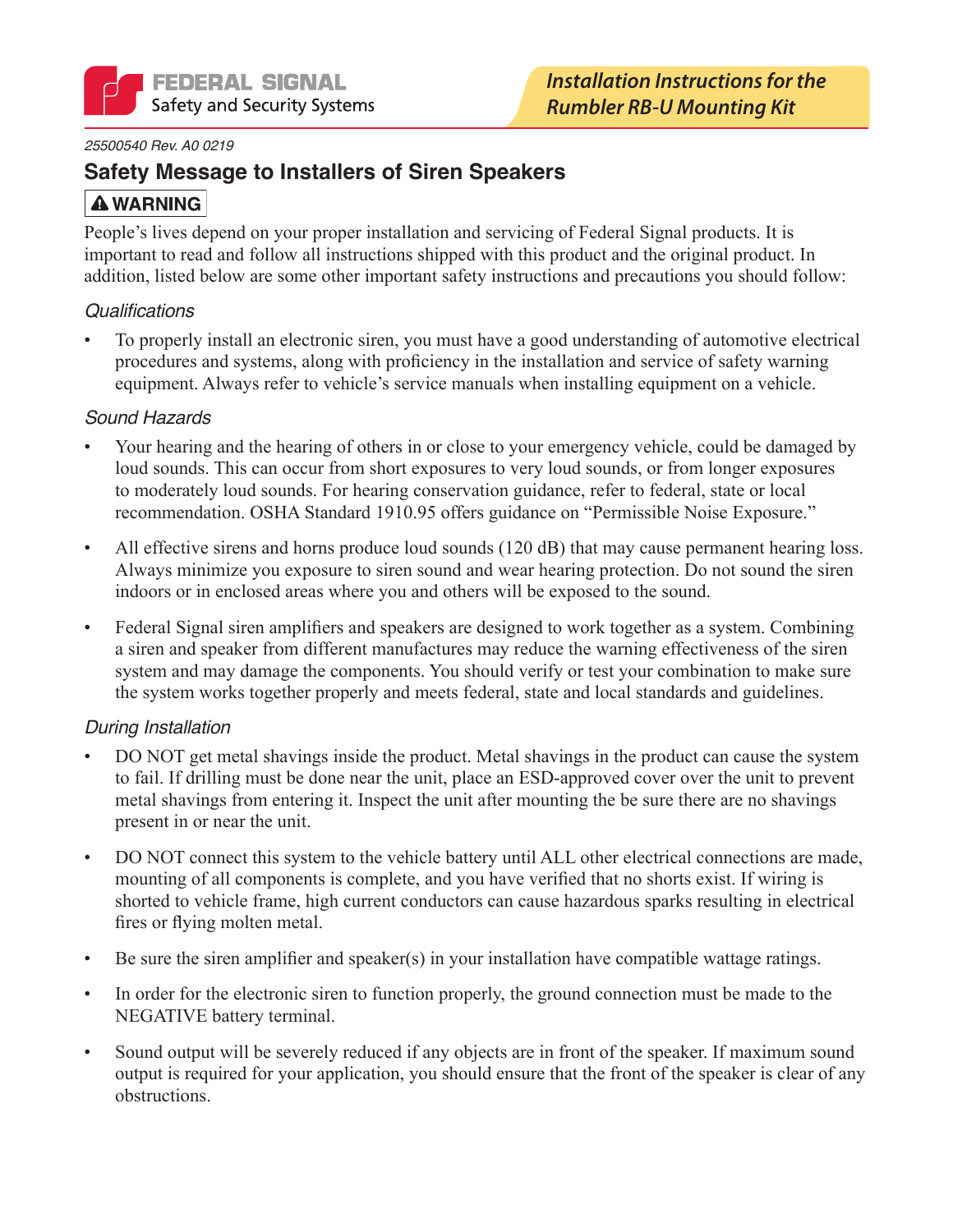## Mounting the RB-U

- Install the speaker(s) as far forward on the vehicle as possible in a location that provides maximum signaling effectiveness and minimizes the sound reaching the vehicle's occupants. Refer to the National Institute of Justice guide 500-00 for further information.
- Mounting the speakers behind the grille will reduce the sound output and warning effectiveness of  $\bullet$ the siren system. Before mounting the speakers behind the grille, make sure the vehicle operators are trained and understand that this type of installation is less effective for warning others.
- Sound propagation and warning effectiveness will be severely reduced if the speaker is not facing  $\bullet$ forward. Carefully follow the installation instructions and always install the speaker with the projector facing forward.
- DO NOT install the speaker(s) or route the speaker wires where they may interfere with the  $\bullet$ operation of airbag sensors.
- If a vehicle seat is temporarily removed, verify with the vehicle manufacturer if the seat needs to be  $\bullet$ recalibrated for proper airbag deployment.
- Installation of two speakers requires wiring the speakers in parallel and in phase.  $\bullet$
- Never attempt to install aftermarket equipment, which connects to the vehicle wiring, without reviewing a vehicle wiring diagram available from the vehicle manufacturer. Insure that your installation will not affect vehicle operation and safety functions or circuits. Always check the vehicle for proper operation after installation.
- DO NOT install equipment or route wiring or cords in the deployment path of an airbag.  $\bullet$
- Locate the control head so the vehicle, controls, and microphone can be operated safely.  $\bullet$
- When drilling into a vehicle structure, be sure that both side of the surface are clear of anything that could be damaged.

#### After Installation

- After installation, test the siren system and light system to ensure that it is operating safely.
- Test all vehicle functions, including horn operation, vehicle safety functions and vehicle light  $\bullet$ systems, to ensure proper operation. Ensure that installation has not affected vehicle operation or changed any vehicle safety function circuit.
- After testing is complete, provide a copy of these instructions to the instructional staff and all operating personnel.
- File these instructions in a safe place and refer to them when maintaining or reinstalling the product.

Failure to follow all safety precautions and instructions may result in property damage, serious injury, or death.

## RETAIN AND REFER TO THIS MESSAGE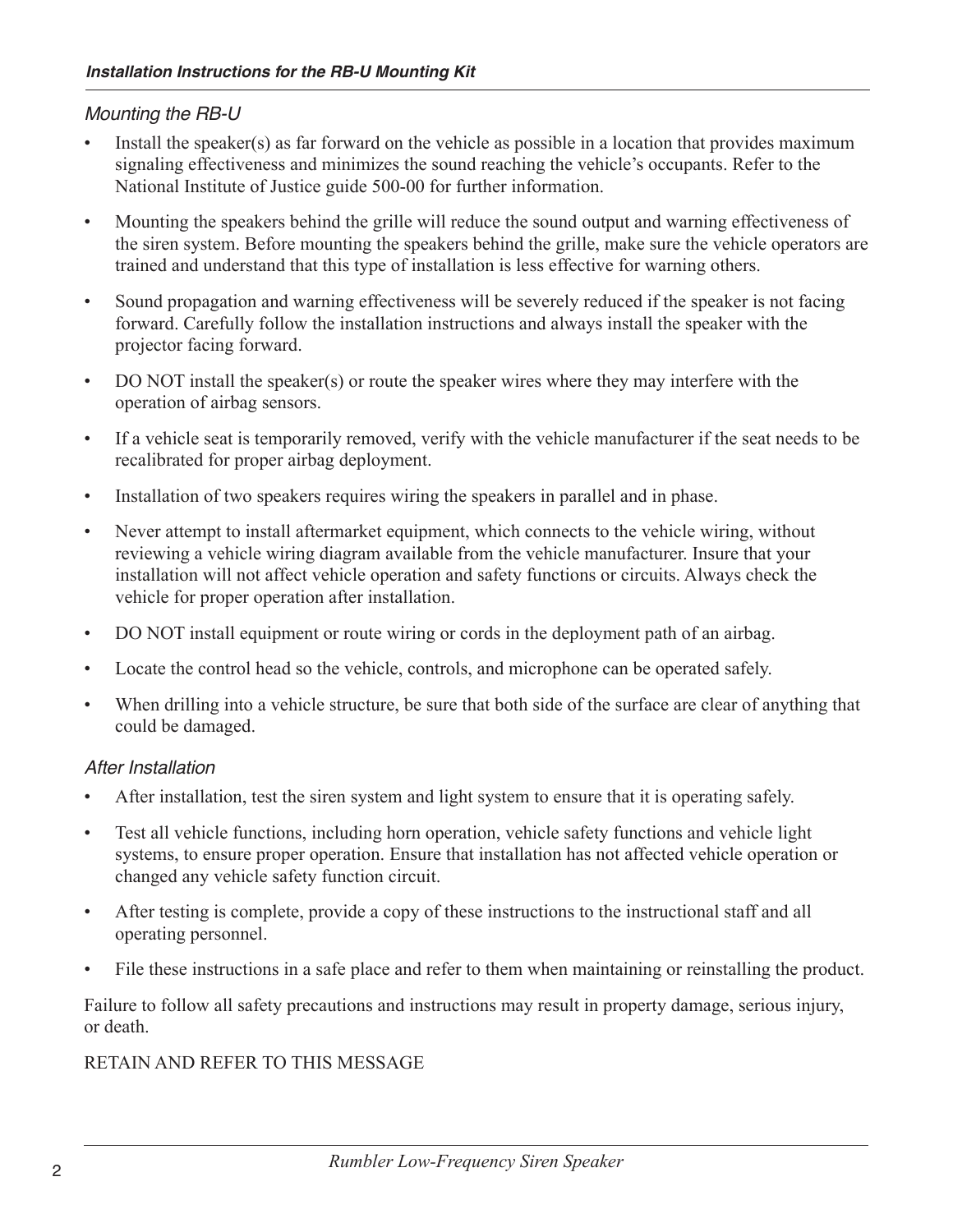# **Introduction**

The RB-U is a mounting kit for the Federal Signal Rumbler® low-frequency signaling system. This kit mounts two speakers in a variety of vehicles. It is the responsibility of the installer to select a suitable location. The Rumbler speakers must be mounted horizontally, with the slots facing down.

# **Unpacking the Kit**

After unpacking the kit, inspect it for damage that may have occurred in transit. If it has been damaged, do not attempt to install or operate it. File a claim immediately with the carrier, stating the extent of damage. Carefully check all envelopes, shipping labels, and tags before removing or destroying them. Disposal of all shipping materials must be carried out in accordance with national and local codes and standards. Ensure that the parts listed in the Kit Contents list are included in the package. If you are missing any parts, contact Customer Support at 1-800-264-3578, 7 a.m. to 5 p.m., Monday through Friday (CT).

| Qty.            | <b>Description</b>               | <b>Part Number</b> |
|-----------------|----------------------------------|--------------------|
| 4               | Bracket, L-Mount, Rumbler        | 82831086           |
| 4               | 5/16"-18 Hex-Head Screw          | 7002A005-24        |
| 4               | 5/16" Lockwasher                 | 7074A020           |
| 4               | 5/16"-18 Hex Nut                 | 7059125            |
| 12 <sup>2</sup> | Screw, #14, Hex Washer-Head, Tek | 7011243-16         |
| 12              | 1/4" Lockwasher                  | 7074A016           |

|  | <b>Table 1 Kit contents</b> |
|--|-----------------------------|
|  |                             |

# **Mounting the RB-U**

# **A WARNING**

INSTALL SPEAKER AWAY FROM FUEL TANK AND FUEL LINES: Do not install the speaker near the fuel tank or fuel lines. Installing the speaker too close to fuel line/tank areas may cause fuel leakage or a fire during a vehicle collision, causing personal injury or death.

# **A WARNING**

USE ONLY WITH RUMBLER AMPLIFIER: This speaker is designed to only be used with the Rumbler Amplifier. Do not connect this speaker directly to a standard electronic siren. Connecting this speaker directly to a standard electronic siren will greatly reduce the effectiveness of the siren signal. When installing this speaker, always refer to the Rumbler low frequency amplifier installation and operating instructions (part no. 2562420) for more detailed information about the siren system and how to install, service and operate the system safely. Instruction manuals are available for viewing or download at www.fedsig.com. Failure to follow all safety precautions and instructions may result in property damage, serious injury or death.

# **A WARNING**

SPEAKER MOUNTING PRECAUTION: Do not install the speaker near the fuel tank or fuel lines. Installing the speaker too close to fuel line/tank areas may cause fuel leakage or a fire during a vehicle collision, causing personal injury or death.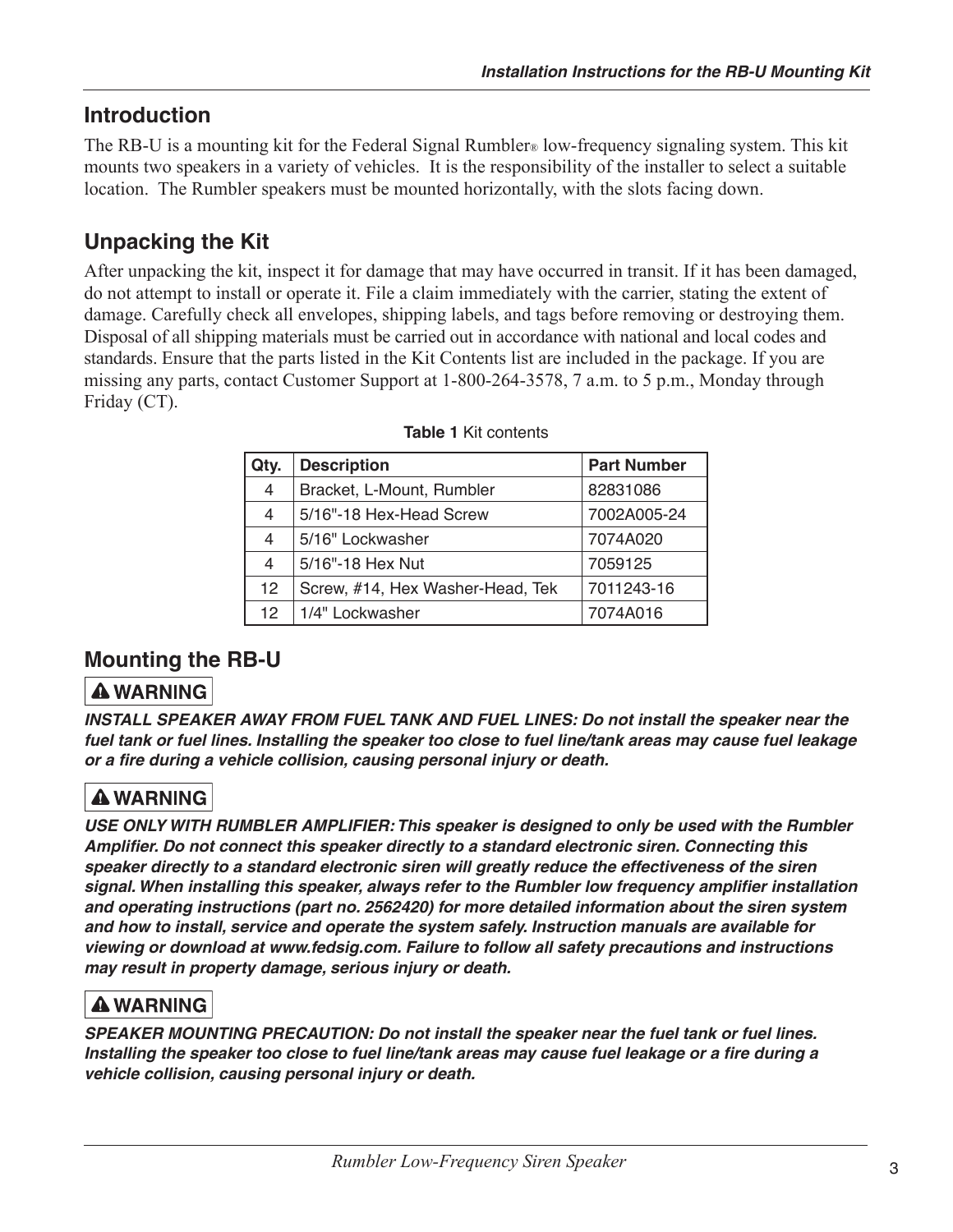## **Installing the L-Brackets and Bands**

To install the hardware securing the Rumbler speakers to the lower radiator core:

1. See Figure 1. Assemble two L-brackets with two bands (supplied with the Rumbler kit) using the  $1-1/2$ " long,  $5/16$ " bolts and nuts (no lockwashers at this time). Finger-tighten the nuts.



Figure 1 Bands secured between angle brackets

- 2. Using the assembly as a template, position the bracket in the selected location. Mark the six mounting holes.
- 3. Drill the marked holes with a 13/64" drill.
- 4. See Figure 2. Install the first L-bracket with three #14 screws and lockwashers. Do not over tighten the screws.
- 5. Install the second L-bracket with three #14 screws and lockwashers. Leave the bracket a little loose at this time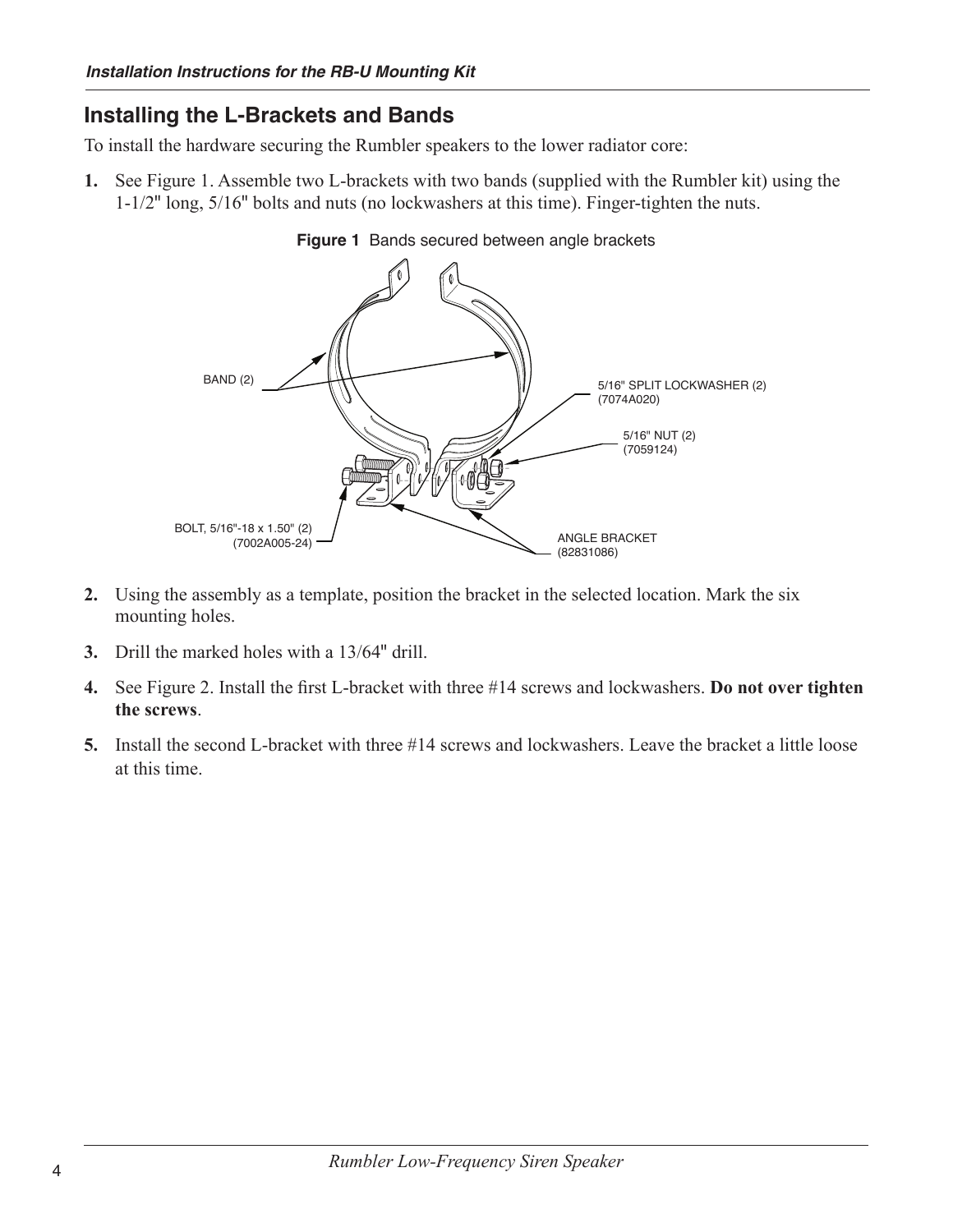

Figure 2 Bands secured between angle brackets

- 6. Slide the bands between the L-brackets and secure them with the  $1-1/2$ " long,  $5/16$ " in bolts, nuts, and lockwashers.
- 7. Tighten the #14 screws in the second L-bracket.
- 8. Slide the speaker into the bands so the slots in the rumbler speaker face the ground. Secure the speaker with the 5/16" hardware supplied with the Rumbler kit.
- 9. Repeat Steps 1 through 8 for the other Rumbler.
- 10. After you have mounted the speakers, connect the supplied wire harness to the leads from the amplifier. For details, refer to the instructions included with the amplifier.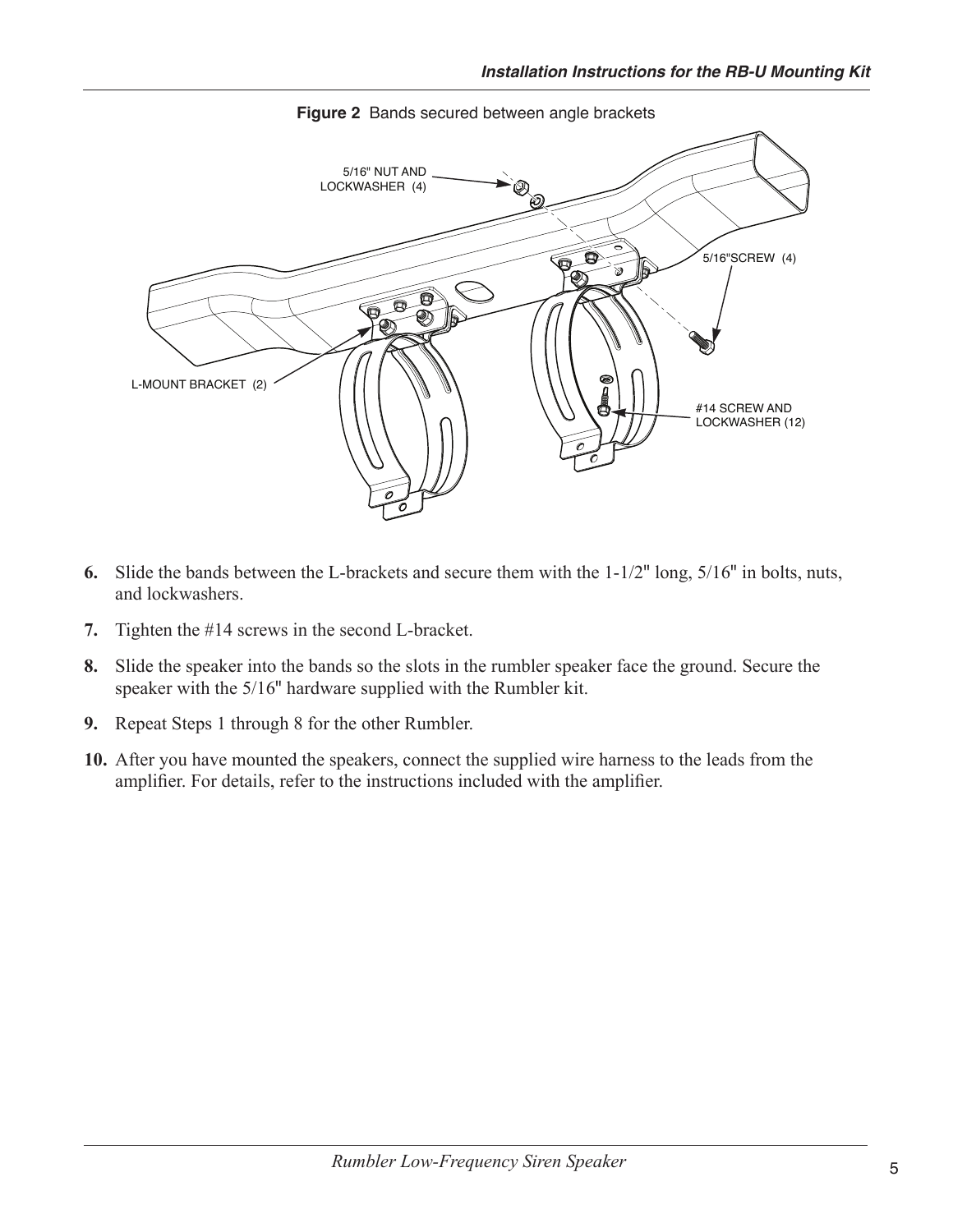## **Getting Technical Support**

For technical support, please contact:

**Federal Signal Corporation Service Department** Phone: 1-800-433-9132 Fax: 1-800-343-9706 Email: empserviceinfo@fedsig.com

## **Getting Repair Service**

The Federal Signal factory provides technical assistance with any problems that cannot be handled locally. Any product returned to Federal Signal for service, inspection, or repair must be accompanied by a Return Material Authorization (RMA). Obtain a RMA from a local Distributor or Manufacturer's Representative. Provide a brief explanation of the service requested, or the nature of the malfunction.

Address all communications and shipments to the following:

Federal Signal Corporation **Service Department** 2645 Federal Signal Dr. University Park, IL 60484-3167

## **Ordering Replacement Parts**

To order replacement parts, call Customer Support at 1-800-264-3578, 7 a.m. to 5 p.m., Monday through Friday (CT) or contact your nearest distributor.